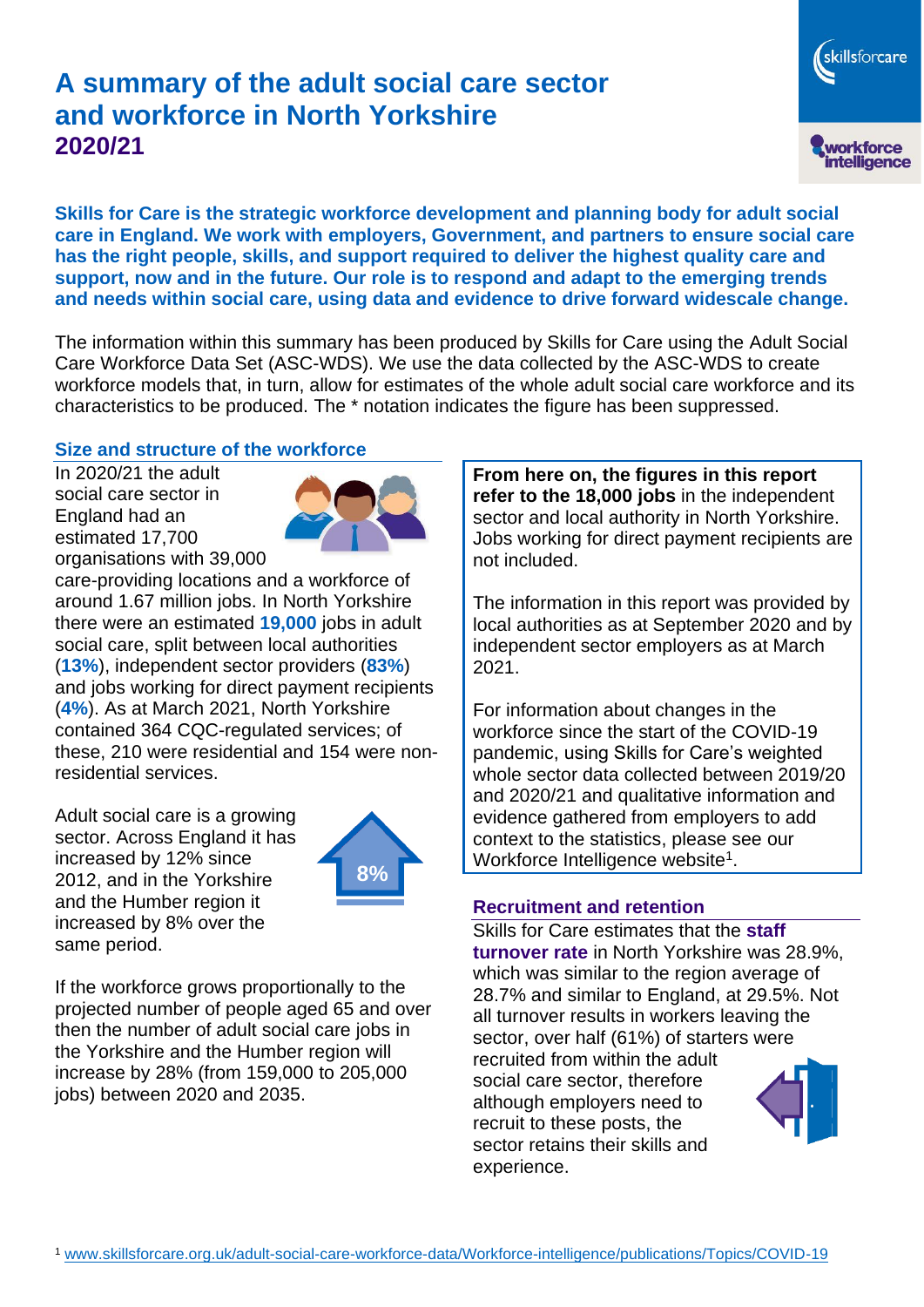Adult social care has an experienced 'core' of workers. Workers in North Yorkshire had on average **9.6 years of experience in the sector** and 80% of the workforce had been working in the sector for at least three years.

Using both workforce intelligence evidence and our links with employers and stakeholders across England, we know that recruitment and retention is one of the largest issues faced by employers. We have many resources and tools available to help, for example the 'Values-based recruitment and retention toolkit'<sup>2</sup> and 'Seeing potential: widen your talent pool'. <sup>3</sup> For more information please visit: [www.skillsforcare.org.uk/recruitment-retention](http://www.skillsforcare.org.uk/recruitment-retention)

## **Employment information**

We estimate North Yorkshire had **18,000** adult social care jobs employed in the local authority and independent sectors. These included 1,600 managerial roles, 850 regulated professionals, 13,000 direct care (including 11,000 care workers), and 2,700 other-non-care proving roles.

The average number of **sickness days** taken in the last year in North Yorkshire was 8.8, (10.2 in Yorkshire and the Humber and 9.5 across England). With an estimated directly employed workforce of 16,500, this would mean employers in North Yorkshire lost approximately **146,000 days to sickness in 2020/21**. In England levels of staff sickness have nearly doubled over the course of the pandemic between 2019/20 and 2020/21, in total around 6 million extra days were lost to sickness than in the year before.

Less than a quarter (18%) of the workforce in North Yorkshire were on zero-hours contracts. Around a half (49%) of the workforce usually worked full-time hours and 51% were parttime.

#### **Chart 1. Proportion of workers on zero hours contracts by area**

England Yorkshire and the Humber North Yorkshire



## **Workforce demographics**

The majority (82%) of the workforce in North Yorkshire were female, and the average age was 43.9 years old. Workers



aged 24 and under made up 10% of the workforce and workers aged over 55 represented 28%. Given this age profile approximately 4,900 people will be reaching retirement age in the next 10 years.

Nationality varied by region, in England 83% of the workforce identified as British, while in the Yorkshire and the Humber region this was 93%. An estimated 92% of the workforce in North Yorkshire identified as British, 4% identified as of an EU nationality and 4% a non-EU nationality, therefore there was a similar reliance on EU and non-EU workers.

#### **Pay**



Table 1 shows the full-time equivalent annual or hourly pay rate of selected job roles in North Yorkshire (area), Yorkshire and the Humber (region) and

England. All figures represent the independent sector as at March 2021, except social workers which represent the local authority sector as at September 2020. At the time of analysis, the National Living Wage was £8.72.

#### **Table 1. Average pay rate of selected job roles by area**

|                                 | England | Region  | Area    |
|---------------------------------|---------|---------|---------|
| Full-time equivalent annual pay |         |         |         |
| Social Worker <sup>t</sup>      | £37,100 | £34,000 | £34,000 |
| Registered nurse                | £33,600 | £32,400 | 33900   |
| Hourly pay                      |         |         |         |
| <b>National Living</b><br>Wage  | £8.72   | £8.72   | £8.72   |
| Senior care worker              | £10.00  | £9.88   | £9.97   |
| <b>Care worker</b>              | £9.29   | £9.12   | £9.32   |
| Support and<br>outreach         | £9.53   | £9.41   | £9.52   |

†Local authority social workers only.

Please note that pay varies by sector, with local authority pay generally being higher than independent sector pay.

[www.skillsforcare.org.uk/vba](http://www.skillsforcare.org.uk/vba)